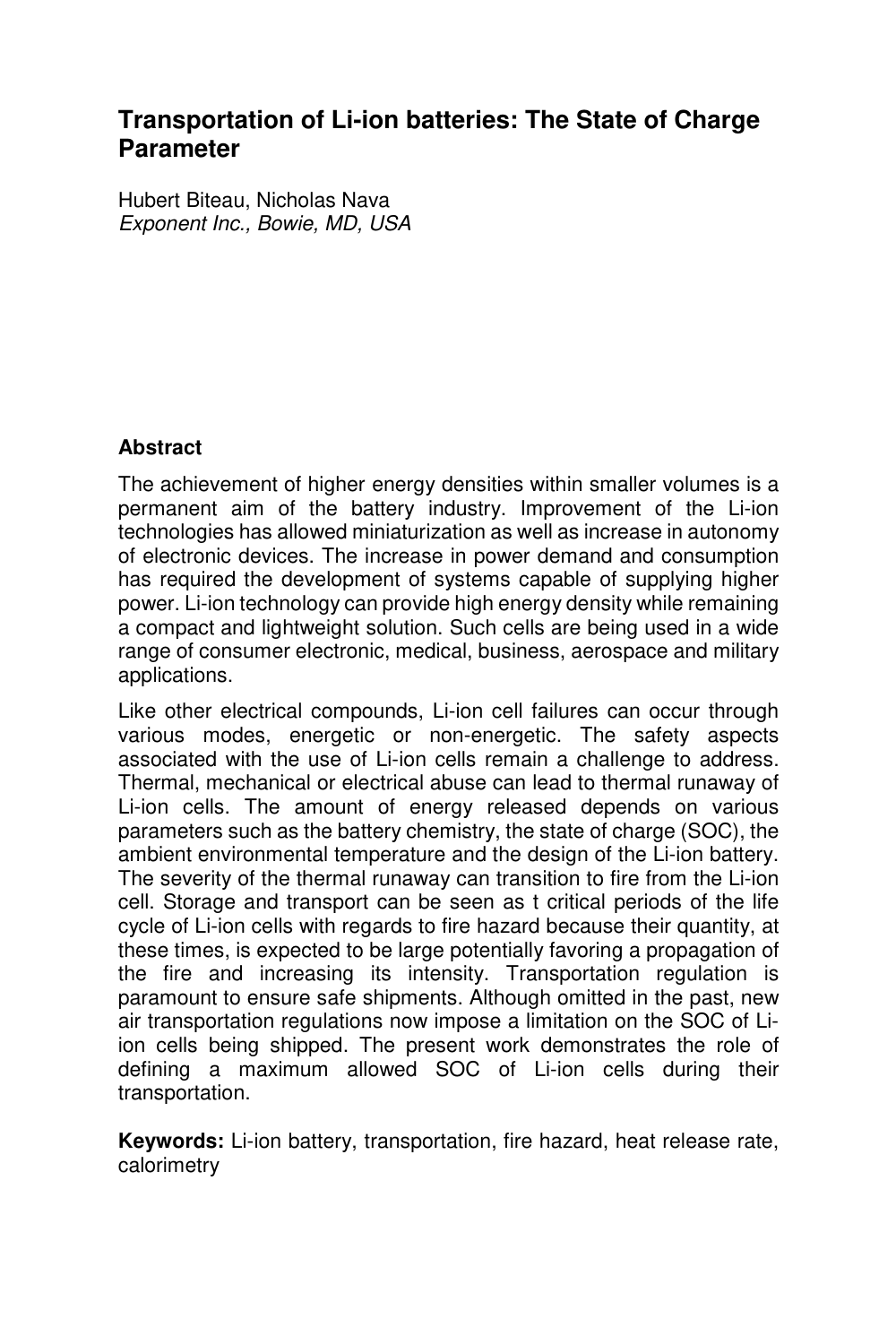### **Introduction**

The search for higher energy densities within smaller volumes is a constant aim of the battery industry. The development of innovative Lithium-ion (Li-ion) cell technologies has allowed the emergence of Plugin hybrid electric vehicles (PHEVs) and electric vehicles (EVs) as a viable means of transportation. Li-ion batteries are nowadays considered a potential replacement for internal combustion engines. Improvement of the Li-ion technologies has allowed miniaturization as well as increase in autonomy of electronic devices. The increase in power consumption demand has required the development of systems capable of supplying higher power. Li-ion technology can provide high energy density and still remain a compact and lightweight solution. Such cells are being used in a wide range of consumer electronic, medical, business, aerospace and military applications. Market research data suggests that the Li-ion battery market will grow approximately 15.43 % per year over the next four years [1].

Li-ion cell failures can occur through various modes, energetic or nonenergetic. Although the likelihood of Li-ion cell failures still remains low, their overall use has increased along with the number of failures reported. Some failures have required large product recalls of notebook computer [2] and cellular phone batteries [3]. These failures have raised public awareness and highlighted the need to conduct more research with regards to Li-ion battery safety. The safety aspects associated with the use of Li-ion cells remains a challenge to address. Thermal, mechanical or electrical abuse can lead to thermal runaway of Li-ion cells. The amount of energy released depends on various parameters such as the cell chemistry, the cell state of charge (SOC), the ambient environmental temperature and the cell design. The severity of the thermal runaway can lead to a transition to fire from the Li-ion cell. Storage and transport can then be seen as critical periods of the life cycle of Li-ion cells with regards to fire hazard because their quantity, at these times, is expected to be large potentially favoring a rapid propagation of fire and larger fire intensity.

A majority of the production of Li-ion cells occurs in Asia. Cells are shipped by air to every part of the world where a demand exists. There have been reports of Li-ion battery fires during air transport. The Federal Aviation Administration (FAA) listed 138 incidents involving Li-ion batteries (smoke, fire, extreme heat or explosion) and associated with aircraft transport that occurred between March 20, 1991 and December 22, 2016 [4]. Common causes of Li-ion battery incidents are short circuits and improper packaging. Over the last few years, the Li-ion cell shipping regulation has become more stringent. There has been a harmonization between the requirements associated with the transport of Li-ion batteries in the United Nations (UN) Recommendations on the Transport of Dangerous Goods, Model Regulations [5], the International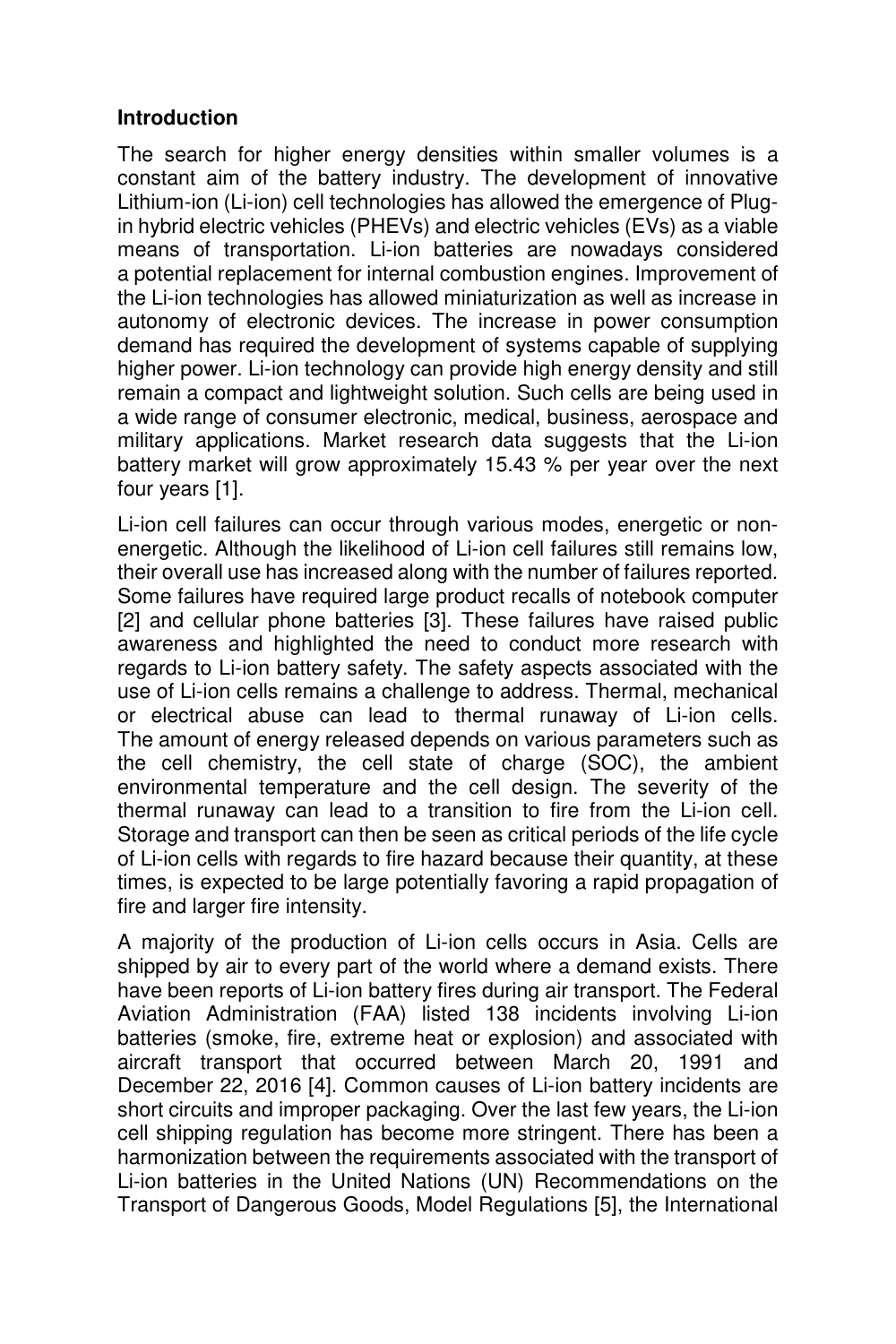Civil Aviation Organization (ICAO) Technical Instructions [6], the International Maritime Dangerous Goods (IMDG) Code [7] and the US Code of Federal Regulations [8]. Limitation for transport mainly depends on the energy they can supply, the quantity of batteries and the type of packaging. To be eligible for air transport, cells must meet the provisions from performance tests defined in the UN Manual Tests and Criteria [5][9]. Cells are subjected to altitude, thermal, vibrations, shock, external short-circuit, impact/crush, overcharge and forced discharge to evaluate their hazard during transportation. They must be packed in strong outer packaging, completely enclosed in inner packaging, protected from short circuits and their energy must be less than 20 Watthour and 100 Watt-hour for Li-ion batteries [5][6].

Actual regulations impose limitations on the power of Li-ion cells that can be offered for air, road or maritime transportation. On April 1, 2016, the ICAO amended their document Technical Instructions for the Safe Transport of Dangerous Goods by Air and now requires that Li-ion cells and batteries be shipped at a state of charge of no more than 30 % of their rated capacity unless approved by appropriate authorities [10]. The SOC of Li-ion cells is a critical heat release parameter that can influence the combustion kinetics and therefore the associated fire hazard. Despite the absence of requirements limiting the SOC of Li-ion cells being shipped, a few studies have shown that it is a critical contributor to heat generation when a Li-ion cell undergoes thermal runaway [12]. Prior to the ICAO amendment, the general industry practice was to limit the SOC of Li-ion cells to 50 % when shipped. It was considered a threshold value beyond which thermal runaway of a Li-ion cell could transition to a severe heat release [10]. Limited data is available to verify this assumption.

As stated there are several factors that influence Li-ion cell. The present work utilizes the Cone Calorimeter to qualitatively address the influence of the combustible components and the SOC of the cell on the heat released from a cell fire. In addition, this work will aid in quantifying thermal safety aspects of Li-ion cells. The Cone Calorimeter provides access to the heat release rate (HRR) of a combustion reaction, parameter regarded as the most important variable in fire hazard [15]. The combustible electrolyte of Li-ion cells is often considered one of the major contributors to the cell combustion reaction but the influence of the SOC can be questioned. The objective of this work is to identify the main contributors to the overall combustion reaction by conducting HRR experiments at various SOC as well as experiments with dried cells (i.e. Li-ion cells for which the electrolyte has been removed) to better understand the overall combustion phenomenon involved in Li-ion cells fires.

#### **Experimental Setup**

The present study investigated the burning behavior of small, commercially available Li-ion cells. The cells chosen were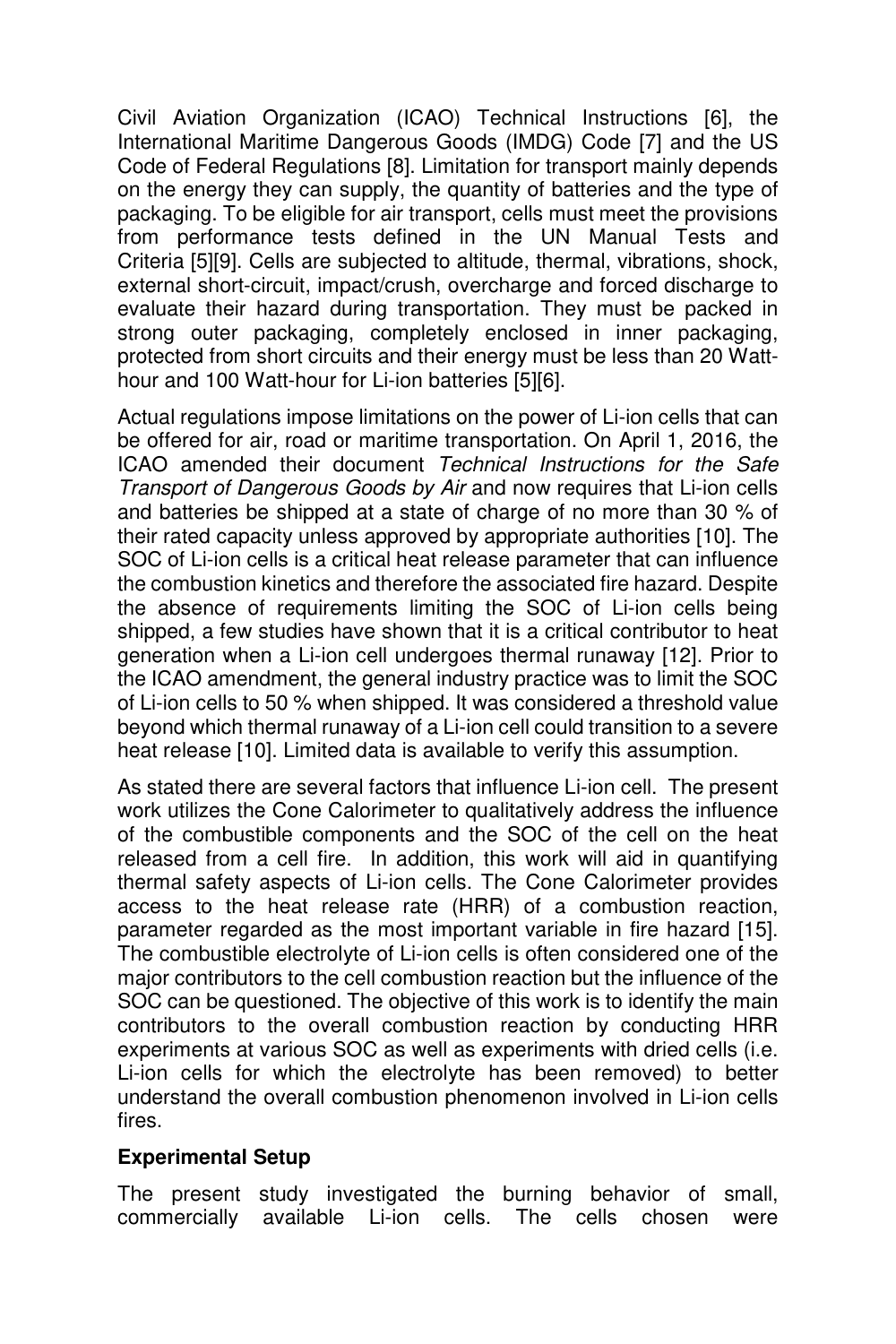60 mm x 60 mm x 4.7 mm in size of pouch type construction with a weight of 37.85 grams  $\pm$  0.23 grams. The cells were labeled from the manufacturer as nominal 3.7 VDC with 2100 mAh (7.8 Wh) capacity. The composition of the cells and the electrolyte was reviewed in previous work by Somandepalli et al. [14]. The electrolyte organic solvent was a mixture of ethylene carbonate, dimethyl carbonate, diethyl carbonate and propylene carbonate.

Experiments were conducted using the Cone Calorimeter [14][15]. Fig. 1 shows a schematic layout of a Cone Calorimeter. The cone calorimeter's conical heater exposes samples to a unifrom heat flux. The sample is exposed while smoke and gases are captured using a pump and collection hood and analyzed. The device is instrumented with analyzers that monitor and record oxygen, carbon monoxide and carbon dioxide levels in the exhaust gas stream for calorimetric analyses. Using these measurements the heat release rate (HRR) of the burning material is calculated using the oxygen consumption (OC) calorimetry principle [16][17].



Fig. 1. Schematic layout of the Cone Calorimeter.

Each experiment was carried out under piloted ignition using the Cone Calorimeter's radiant heater set to provide an external heat flux of 35 kW/m<sup>2</sup>. The standard collection hood was extended to ensure collection of all gases as these several of these cells responded in an aggressive manner upon exposure. Tests were performed at 8 different SOC: 0 %, 10 %, 20 %, 30 %, 40 % 50 % and 100 %. The charge / discharge procedure can be found in [14]. In addition, the electrolyte of a 100 % SOC cell was removed using a vacuum pump and the cell was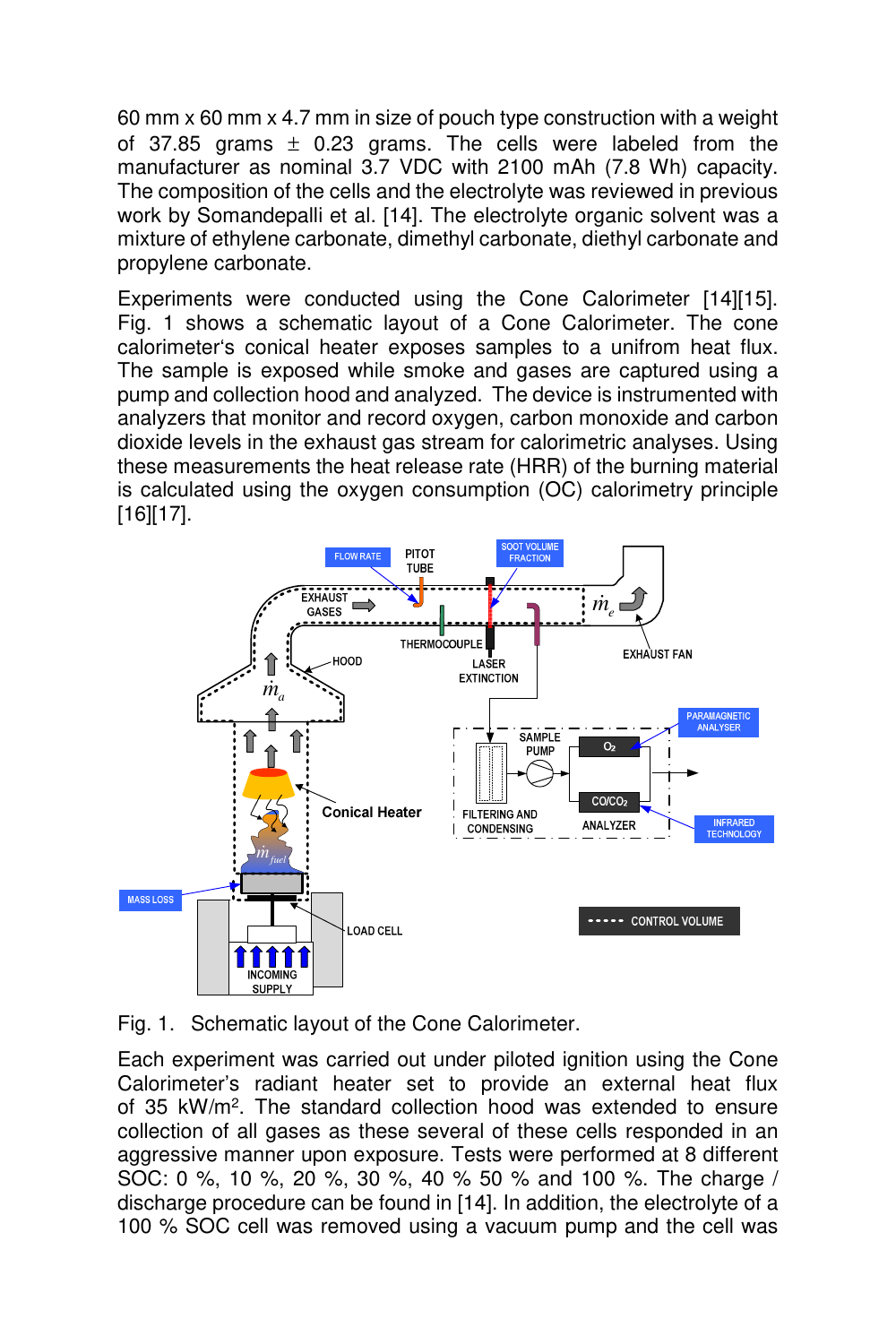subsequently tested using the cone calorimeter. The intent was to assess the contribution of the electrolyte inside of the cell to the overall energy release.

### **Results and Discussion**

Results are presented in Table 1 and Fig. 2. Of particular interest is the ability of the Cone Calorimeter to correctly capture the evolution of the heat release rate and the influence of the Li-ion cell SOC with regards to the intensity of the combustion reaction. The results show that the HRR and burning rate increase as SOC of the Li-ion cells increases. The applicability of OC calorimetry with the general energy assumptions is questionable given the complex chemistry involved in the combustion of Li-ion cells [14]. Consequently, peak HRRs are presented in Table 1 for reference only. It can be seen that an order of magnitude separates the combustion of Li-ion cells at 0 % SOC and 100 % SOC. To allow a clearer qualitative comparison, HRR results were normalized using the HRR measurement at 50% SOC as reference (see Fig. 2).

| SOC           | Peak HRR*<br>(kW) | Peak HRR | Normalized Total Energy<br>Released (kJ) | Maximum<br><i>Mass Loss</i><br>Rate $(g.s^{-1})$ | Total Mass<br>Loss $(q)$ |
|---------------|-------------------|----------|------------------------------------------|--------------------------------------------------|--------------------------|
| 0%            | 1.99              | 0.14     | 165.87                                   | 0.1                                              | 7.9                      |
| 10%           | 2.11              | 0.15     | 169.90                                   | 0.1                                              | 8.2                      |
| 20%           | 2.54              | 0.19     | 161.35                                   | 0.2                                              | 7.7                      |
| 30%           | 7                 | 0.51     | 160.15                                   | 0.4                                              | 7.7                      |
| 40%           | 8.7               | 0.84     | 166.25                                   | 0.5                                              | 7.6                      |
| 50%           | 13.74             | 1        | 171.63                                   | 0.6                                              | 8.0                      |
| 100%          | 21.58             | 1.57     | 197.46                                   | 0.8                                              | 8.8                      |
| 100%<br>dried | 11.85             | 0.86     | 104.82                                   | 0.6                                              | 7.9                      |

Table 1. Flammability parameters from the combustion of Li-ion cells at various SOC.

\* Values for reference only, estimated using OC calorimetry and  $E_{O_2} = 13.1$  kJ.g<sup>-1</sup>.

Between 0 and 20 % SOC, the intensity of the fire is relatively low (normalized peak HRR between 14 % and 19 % of referenced peak HRR). The flaming duration varied from approximately 225 seconds to 170 seconds. Between 30 % and 40 % SOC, the fire intensity is moderate (normalized peak HRR between 51 % and 84 % of reference peak HRR). Flaming duration varies from approximately 127 seconds to 87 seconds. At 50 % SOC, the fire intensity is significant. Flaming duration is about 66 seconds. The first 10 seconds after ignition show a combustion reaction similar to the lower SOC. After the initial 10 seconds of slow growth, the reaction rate increases and flame height rapidly reaches the top of the exhaust hood approximately 0.56 m. At 100% SOC, the fire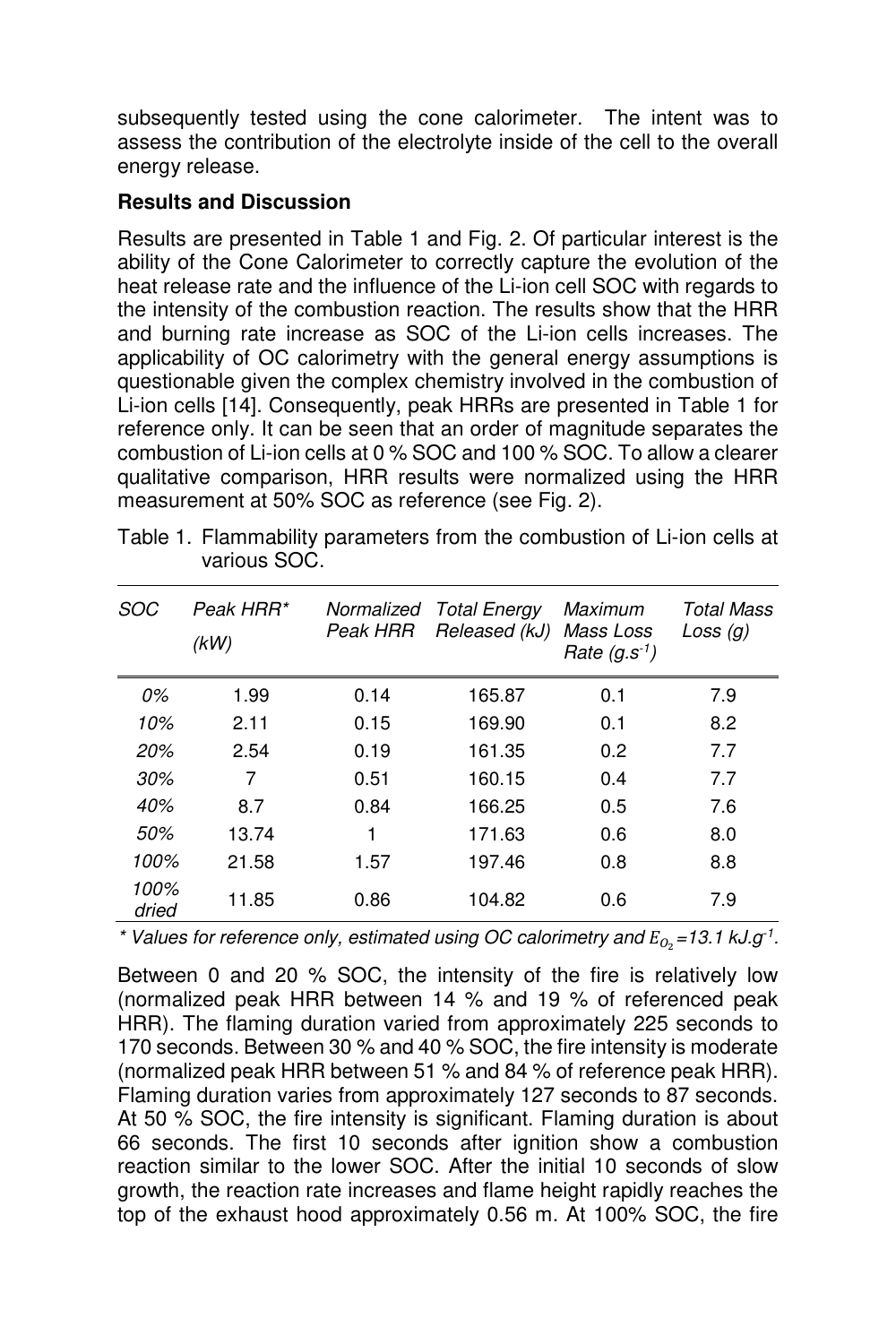intensity is substantial (peak HRR is 157% of reference peak HRR). Flaming lasts only approximately 15 seconds. The reaction rate and flame height were similar to that of the 50 % SOC cells.

The 100% SOC dried cell released energy levels comparable to full Liion cells with a SOC between 40 % and 50 %. The peak HRR of the 100 % SOC dried cell corresponds to 86 % of the one obtained at 50 % SOC and about half of the peak energy release of the same Li-ion cell with electrolyte and 100 % SOC. Given this information, at 100 % SOC, the electrolyte contributes to half of the energy release.



Fig. 2 Normalized HRRs of tested Li-ion cells at various SOC.

The electrolyte is a large contributor to the energy release but the SOC increases the reaction rate. In a Li-ion cell, the SOC is controlled by the balance of lithiation between the anode and cathode which modifies the electrodes composition. At 0 % SOC, Li+ ions are mostly intercalated into the cathode with a chemical composition LiCoO2. When the cell is charged, the cathode becomes progressively de-lithiated. At 100 % SOC, the composition of cathode is approximated by  $Li<sub>0.5</sub>Co<sub>2</sub>$  [18]. The thermal decomposition of a delithiated cathode is characterized by a release of O<sub>2</sub> which may account for the fast and large release of heat at high SOC. In addition to the internal  $O<sub>2</sub>$  supply, cell combustion will cause shorts within the Li-ion cell releasing enough heat to vaporize the combustible electrolyte and, therefore, increase the combustion kinetics. As cell SOC increases, the amount of stored electrical energy that can be released as heat due to shorting increases.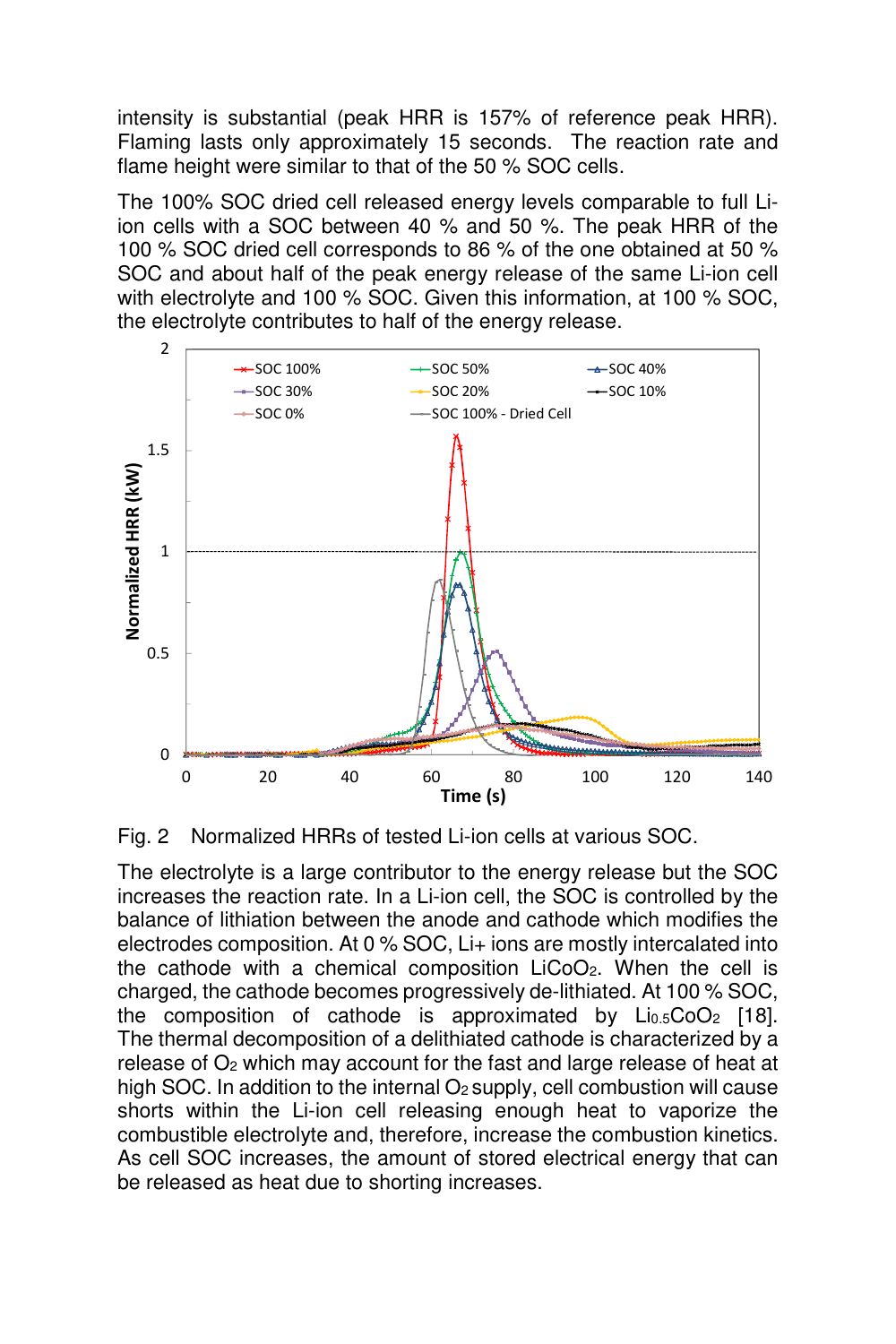# **Conclusion**

The electrolyte of a Li-ion cell is a large contributor to the energy released during its combustion. While the research community is currently trying to develop safer cell designs including the development of less flammable electrolytes, it is valuable to characterize what is commercially available now. The Cone Calorimeter, with a slightly modified collection hood, can be used to help aid in the characterization, of the electrolyte contribution to the heat release during combustion of a cell. The Cone Calorimeter is a valuable tool to qualitatively assess the fire performance of Li-ion cells.

The present study shows that at 100 % SOC, the electrolyte contributes to about half of the overall energy release, however, the SOC is another critical safety parameter to take into account. Recent amendments to the ICAO Technical Instructions now require Li-ion cells to be limited to 30 % SOC during air transportation. Prior practice among the manufacturers was to generally limit the SOC of Li-ion cells to 50 %, which as shown during testing, yielded the potential to create a substantial heat release. The experimental results clearly demonstrate that exposure of a 30 % SOC cell reduced the peak heat released to half that of a 50 % SOC cell. Clearly this demonstrates the relevance and value of the new limitations on the SOC to at most 30 % during the transportation of Li-ion cells or batteries. Notably, as the SOC decreased below 30 %, the peak heat released during exposure was even less and nominally equivalent for a cell with no charge at all (0 % SOC).

# **References**

- [1] Global Lithium-Ion Battery Market Growth at CAGR of 15.43% Market Opportunities and Threats Faced by Key Vendors 2016- 2020, EconoTimes, November 18, 2016, http://www.econotimes.com/Global-Lithium-Ion-Battery-Market-Growth-at-CAGR-of-1543-Market-Opportunities-and-Threats-Faced-by-Key-Vendors-2016-2020-410025.
- [2] US Consumer Products Safety Commission, Release #10-240, HP Expands Recall of Notebook Computer Batteries Due to Fire Hazard, May 21, 2010.
- [3] US Consumer Products Safety Commission, Alert #10-752, Asurion Recalls Counterfeit BlackBerry®-Branded Batteries Due to Burn and Fire Hazards, August 10, 2010.
- [4] FAA, Office of Security and Hazardous Materials Safety, Battery and Battery-Powered Devices, Aviation Cargo and Passengers Baggage Incidents Involving Smoke, Fire, Extreme Heat, or Explosion, https://www.faa.gov/about/office\_org/headquarters\_offices/ash/ash programs/hazmat/aircarrier\_info/media/battery\_incident\_chart.pdf

```
, 2016, p1 – 34;
```